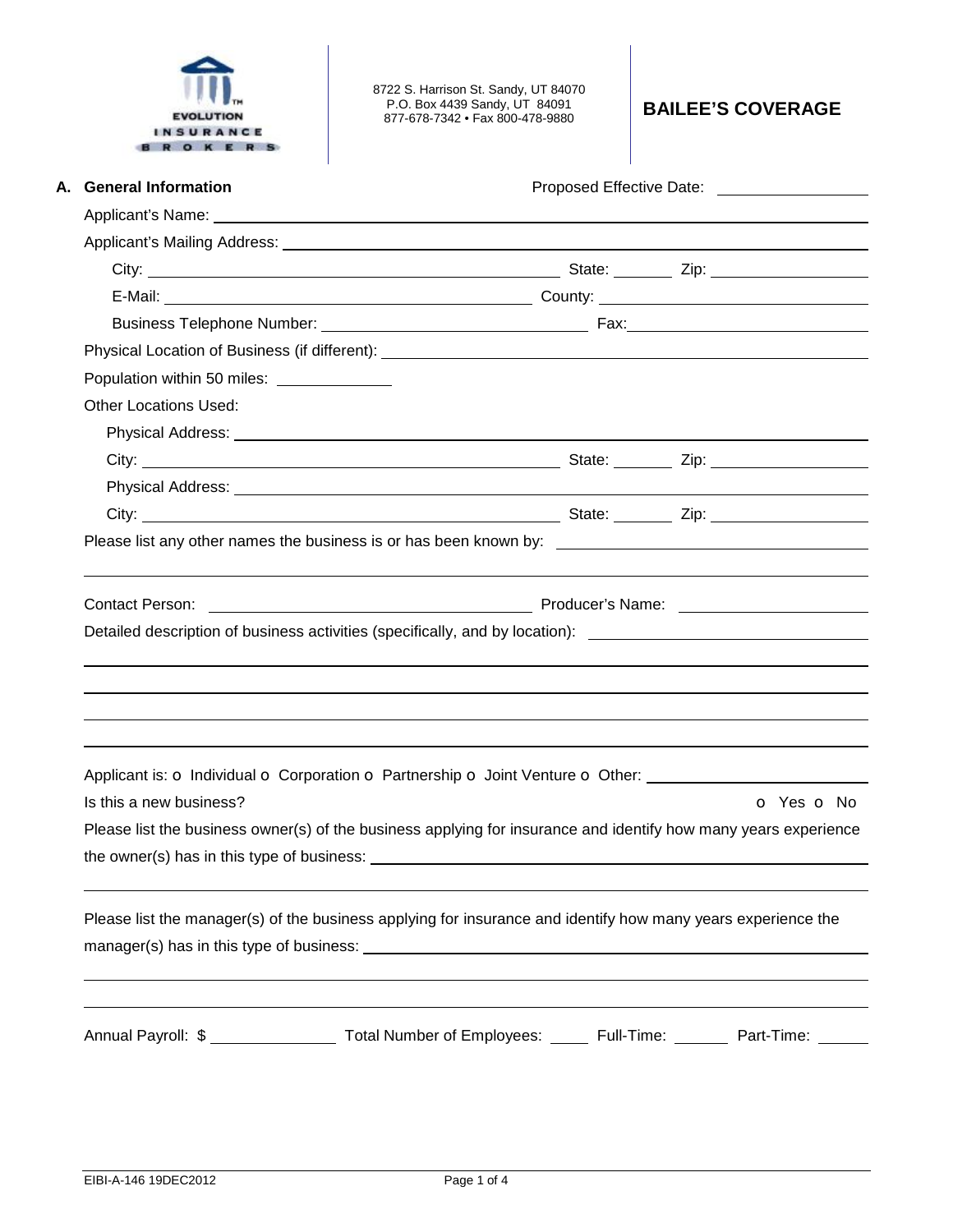Please describe the business's drug policy and what the procedure is when an applicant or employee fails a drug

test:

|                                      | Does your company have within its staff of employees, a position whose job description deals with product<br>liability, loss control, safety inspections, engineering, consulting, or other professional consultation advisory |
|--------------------------------------|--------------------------------------------------------------------------------------------------------------------------------------------------------------------------------------------------------------------------------|
| services?<br>If yes, please tell us: | O Yes O No                                                                                                                                                                                                                     |
|                                      |                                                                                                                                                                                                                                |
|                                      | E-Mail: E-Mail: <b>E-Mail:</b> Business Telephone No.: <b>E-Mail:</b> Business Telephone No.: <b>E-Mail: E-Mail: E-Mail: E-Mail: E-Mail: E-Mail: E-Mail: E-Mail: E-Mail: E-Mail: E-Mail: E-Mail: E-Mail: E-Mail:</b>           |
|                                      |                                                                                                                                                                                                                                |
|                                      | Employee's Responsibilities: Network and the set of the set of the set of the set of the set of the set of the                                                                                                                 |
| <b>B.</b> Insurance History          |                                                                                                                                                                                                                                |
|                                      | Who is your current insurance carrier (or your last if no current provider)?                                                                                                                                                   |

# Provide name(s) for all insurance companies that have provided Applicant insurance for the last three years:

|                        | Coverage: | Coverage: | Coverage: |
|------------------------|-----------|-----------|-----------|
| Company Name           |           |           |           |
| <b>Expiration Date</b> |           |           |           |
| <b>Annual Premium</b>  | \$        | ъD        | ۰D        |

Has the Applicant or any predecessor ever had a claim? The Contract of Monocomusic Contract of No. The Contract O

Attach a five year loss/claims history, including details. (REQUIRED)

Have you had any incident, event, occurrence, loss, or Wrongful Act which might give rise to a Claim covered by this Policy, prior to the inception of this Policy? **o Yes o No** Yes **o** No

If yes, please explain:

 

Has the Applicant, or anyone on the Applicant's behalf, attempted to place this risk in standard markets?

o Yes o No

If the standard markets are declining placement, please explain why:

### **C. Other Insurance**

Please provide the following information for all other business-related insurance the Applicant currently carries.

| Coverage Type          |    |   |
|------------------------|----|---|
| <b>Company Name</b>    |    |   |
| <b>Expiration Date</b> |    |   |
| Annual Premium   \$    | ъD | Œ |

#### **D. Desired Insurance**

Limit requested for covered location: \$

Limit requested for transportation of goods: \$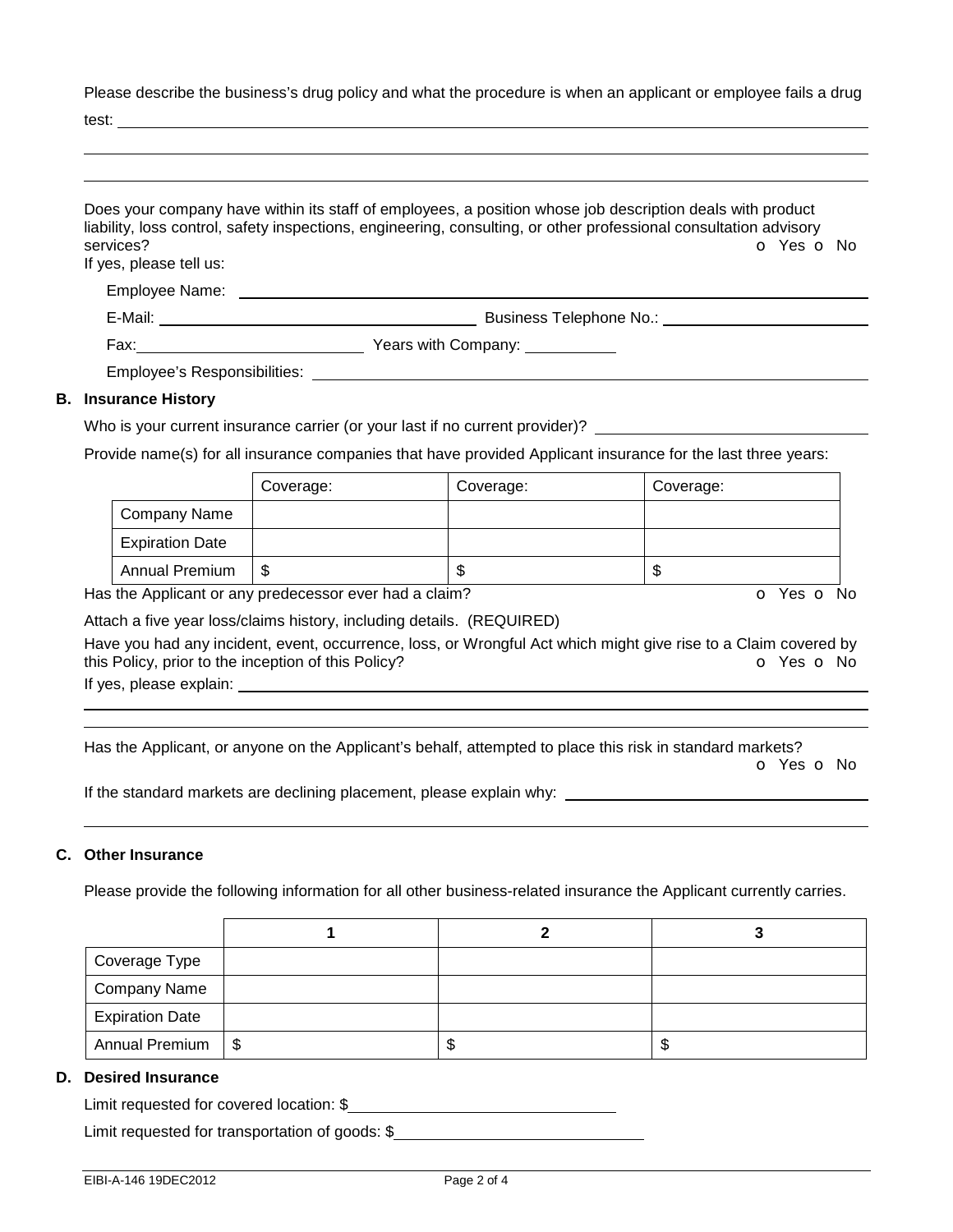**Deductible: o** \$1,000 (Minimum) **o** \$1,500 **o** \$2,500 **o** \$5,000 **o** \$10,000

## **E. Business Activities**

1. What kind of work is done on customer's goods?

| 2. | Are customer's goods accepted for storage?<br>If yes, for how long a period of time and during what season?                                                                                     | O Yes O No               |
|----|-------------------------------------------------------------------------------------------------------------------------------------------------------------------------------------------------|--------------------------|
| 3. | Are customer's goods picked up or delivered?<br>If yes, what is radius of operation?<br>If yes, what percent of sales does this represent? %<br>If yes, is any delivery activity subcontracted? | O Yes O No<br>O Yes O No |
| 4. | Total gross receipts past 12 months: \$                                                                                                                                                         |                          |
| 5. | Average charge per item: \$                                                                                                                                                                     |                          |
| 6. | Trade Association Membership held?                                                                                                                                                              | O Yes O No               |
|    |                                                                                                                                                                                                 |                          |
|    |                                                                                                                                                                                                 |                          |
| 7. | Sprinkler System?                                                                                                                                                                               | O Yes O No               |
| 8. | Number of Fire Extinguishers on premises?<br><u> </u>                                                                                                                                           |                          |
| 9. | Fire Extinguishers serviced and tagged within the past year?                                                                                                                                    | O Yes O No               |
|    | 10. Number of Smoke detectors on premises?<br><u> </u>                                                                                                                                          |                          |
|    | 11. Is there any burglary alarm system at the premises?                                                                                                                                         | O Yes O No               |
|    | 12. Is it connected with any outside central station?                                                                                                                                           | O Yes O No               |
|    | 13. Is there a loud sounding gong or siren alarm on outside of building?                                                                                                                        | O Yes O No               |
|    | 14. Are there any private watchmen within the premises?                                                                                                                                         | O Yes O No               |
|    | 15. Are such watchmen on duty at all times when premises are not regularly open for business? o Yes o No<br>If yes, do they register on a watchman's clock at least hourly?                     | O Yes O No               |
|    | 16. Do they signal a central station at least hourly?                                                                                                                                           | O Yes O No               |
|    | 17. Are all doors and accessible windows barred?                                                                                                                                                | O Yes O No               |
|    | 18. Shop is located in: $\bullet$ Own Building $\bullet$ Home $\bullet$ Shopping Mall $\bullet$ Other:                                                                                          |                          |
|    |                                                                                                                                                                                                 |                          |
|    | 20. Age of building: 1990 1990 1990 1991                                                                                                                                                        |                          |
|    | Heating: Nearly Measurer                                                                                                                                                                        |                          |
|    |                                                                                                                                                                                                 |                          |
|    | 22. Construction: O Frame O Metal Clad O Masonry O Fire Resistive                                                                                                                               |                          |

25. Type of building maintenance and frequency: